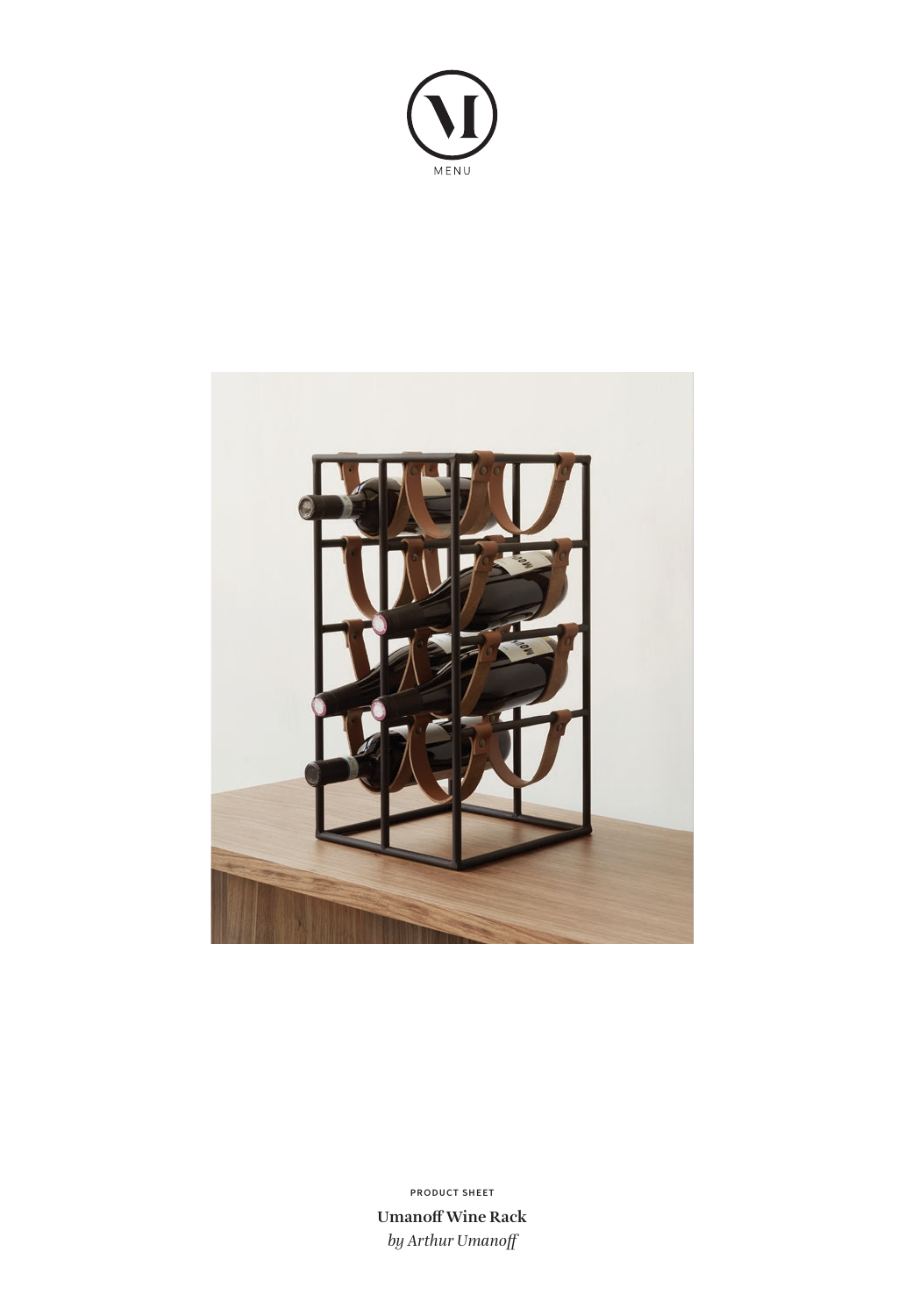| <b>TECHNICAL SPECIFICATIONS</b>                      |                    |
|------------------------------------------------------|--------------------|
| <b>PRODUCT TYPE</b>                                  | MATERI             |
| Wine rack                                            | Powder o<br>brass. |
| <b>PRODUCTION PROCESS</b>                            |                    |
| Welded steel rod with handcutted full grain leather. | COLOUI<br>Frame    |
| <b>DIMENSIONS</b>                                    | Black (R/          |
| H: 47,5 cm / 18,7"                                   |                    |
| W: 24 cm / 9,4"                                      | CLOSS <sub>.</sub> |
| D: 25 cm / 9,8"                                      | Gloss 10-          |
| WEIGHT                                               | <b>PACKAC</b>      |
| 4,58 kg / 10,1 lb                                    | Brown bo           |

#### PACKAGING MEASUREMENTS (H x W x D) 49,5 cm x 26 cm x 27 cm / 19,5" x 10,2" x 10,6"

#### **M AT E R I A LS**

Powder coated steel, full grain leahter and solid

**MATERIALS & MAINTENANCE** Please visit menuspace.com for materials and care and maintenance instructions.

**COLOURS**

Black (RAL 9005)

Gloss 10-20 (with texture)

**PACKAGING TYPE** Brown box

**COLLI** 1

## **Umanoff Wine Rack**

**BY ARTHUR UMANOFF**

Black / Cognac

Arthur Umanoff's mid-century modern wine rack combines black powder coated steel with leather for an industrial look. Holding 8 bottles, the reissued design is ideal for wine cellars or as a standalone rack in a kitchen or dining room for keeping bottles within easy reach. The timeless design doubles as a sculptural feature.

**PRODUCT OPTION**



Umanoff Wine Rack, Black / Cognac, by Arthur Umanoff



### **Umanoff Wine Rack**

**BY ARTHUR UMANOFF**